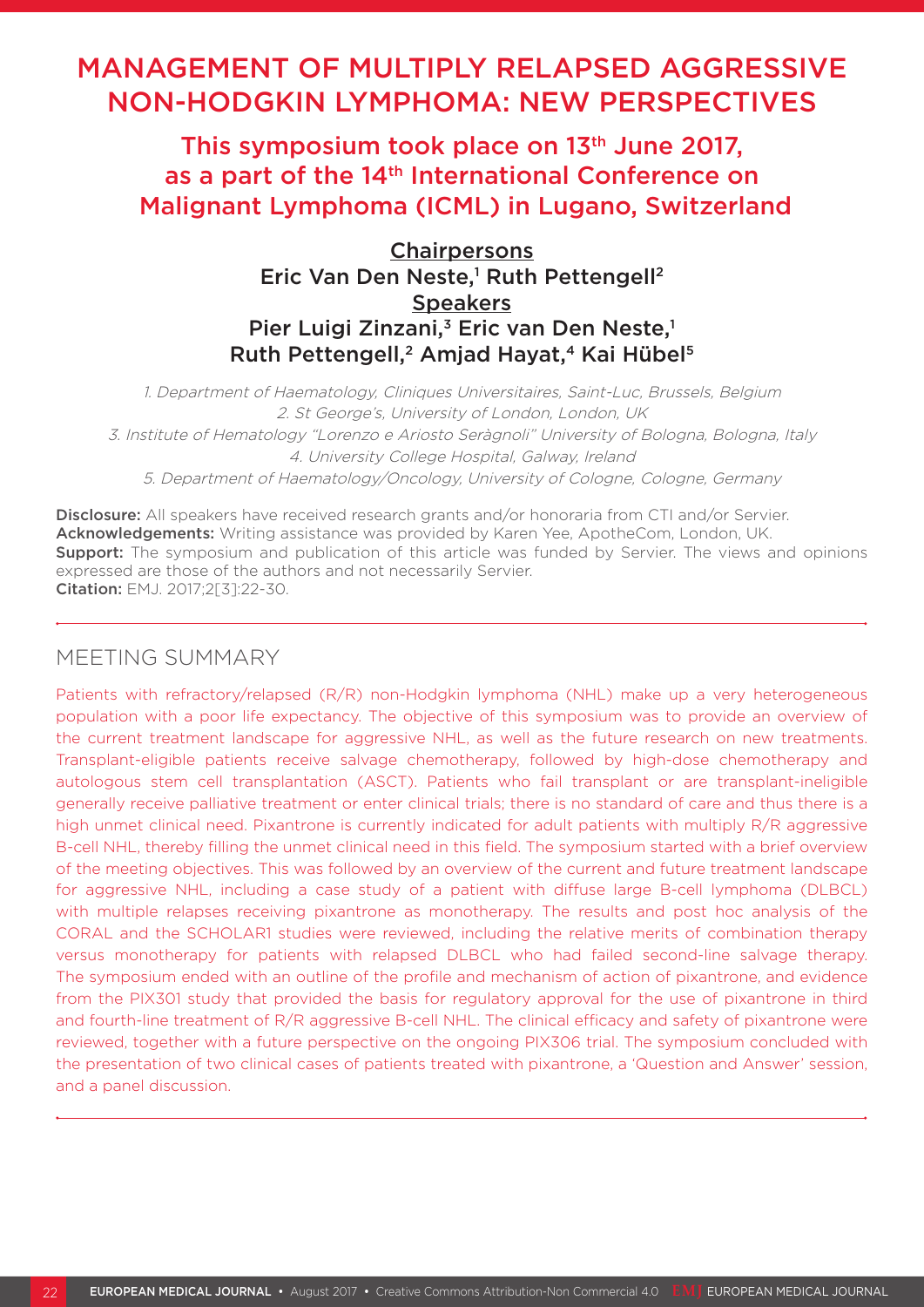# Treatment Landscape of B-Cell Non-Hodgkin Lymphoma Patients, Looking into the Future of New Strategies

### Professor Pier Luigi Zinzani

### **Treatment Landscape of Aggressive B-Cell Non-Hodgkin Lymphoma Patients**

The majority (about 85%) of NHL arise from B-lymphocytes, with DLBCL being the most common subtype (37%).<sup>1</sup> Although aggressive B-cell NHL has a cure rate of approximately 60%, relapse within the first 2 years following initial therapy of rituximab with cyclophosphamide, doxorubicin (hydroxydaunomycin), vincristine, and prednisolone (R-CHOP) is common.2

There is currently no recognised standard of care for patients who fail first and second-line treatment and who are not eligible for SCT. Market research conducted in 2016 among a group of 154 haemato-oncologists and oncologists in France, Italy, and Spain demonstrated that ≥9 different regimens (including monotherapy and combination therapy) may be used in third and fourth-line settings.<sup>3</sup> The life expectancy of the multiple relapsed population is poor;<sup>2</sup> as such, there is a significant unmet medical need in patients with multiply R/R-DLBCL as well as those ineligible for SCT.

## **Prognostic Factors and New Treatment Options in Diffuse Large B-Cell Lymphoma**

Gene-expression profile studies have revealed three molecular subtypes of DLBCL according to the cell-of-origin: germinal-centre B-cell-like DLBCL, activated B-cell-like (ABC) DLBCL, and primary mediastinal B-cell lymphoma.4,5

A number of novel single-agent therapies for relapsed DLBCL ineligible for SCT are currently in development. These include:

- Bruton's tyrosine kinase (BTK) inhibitor (ibrutinib)
- Phosphoinositide 3-kinase (PI3K) inhibitors (including buparlisib [BKM120], copanlisib [BAY80-6946], and TGR-1202)
- BCL2 inhibitor (venetoclax)<sup>6</sup>
- Antibody drug conjugates (denintuzumab)
- Small molecule inhibitor of exportin 1 (XPO1) inhibitor (selinexor)<sup>7</sup>
- Checkpoint inhibitors (pembrolizumab and nivolumab) $8$
- EZH2 inhibitor (tazemetostat)9

• Chimeric antigen receptor T-cell  $(CAR-T)$  therapy<sup>10</sup>

Overall, none of the drugs currently being evaluated show potential as an active single agent in the treatment of patients with relapsed DLBCL ineligible for SCT. However, preliminary data with CAR-T are promising; complete response (CR) rates of 50–60% have been observed in R/R-DLBCL,<sup>11</sup> although a number of safety issues have been noted, including cytokine release syndrome and B-cell aplasia.10

With regard to combination therapies, a Phase Ib/II programme evaluating combination therapies of ibrutinib, lenalidomide, and rituximab in patients with R/R non-germinal-centre B-cell-like subtype DLBCL is currently ongoing.<sup>12</sup>

Currently, pixantrone is the only single-agent treatment approved by the European Medicines Agency (EMA) for the management of aggressive B-cell NHL progressing after two or more prior lines of therapy.<sup>13</sup> The benefit of pixantrone treatment has not been established in patients when used as fifth-line or greater chemotherapy in patients who are refractory to last therapy. Pixantrone was approved by the EMA primarily on the basis of the results from the PIX301 study, which evaluated the efficacy and safety of pixantrone as a singleagent therapy in the management of patients with aggressive R/R-NHL who had received at least two prior therapies.13,14 In a post hoc analysis of data from the PIX301 study, pixantrone was shown to be more effective than active comparator in the above-mentioned setting, independent of previous rituximab therapy.15 In a historical comparison, pixantrone as a single agent in patients with two or more prior chemotherapy lines had a similar CR rate (about 27%) with salvage regimens, such as rituximab plus etoposide, prednisone, vincristine, cyclophosphamide, and doxorubicin (hydroxydaunorubicin) (R-EPOCH) or rituximab plus ifosfamide, carboplatin, and etoposide (R-ICE), although it should be noted that the studies are not directly comparable.14,16-19

### **Case Study**

In January 2010, a 36-year-old male presented with bulky axillary lymphadenopathy and was diagnosed with DLBCL with an ABC-like phenotype.<sup>20</sup> Computerised tomography and positron emission tomography scans demonstrated multiple lymphadenopathies above and below the diaphragm and skeletal involvement confirming Stage IV disease. The treatment plan is depicted in Figure 1.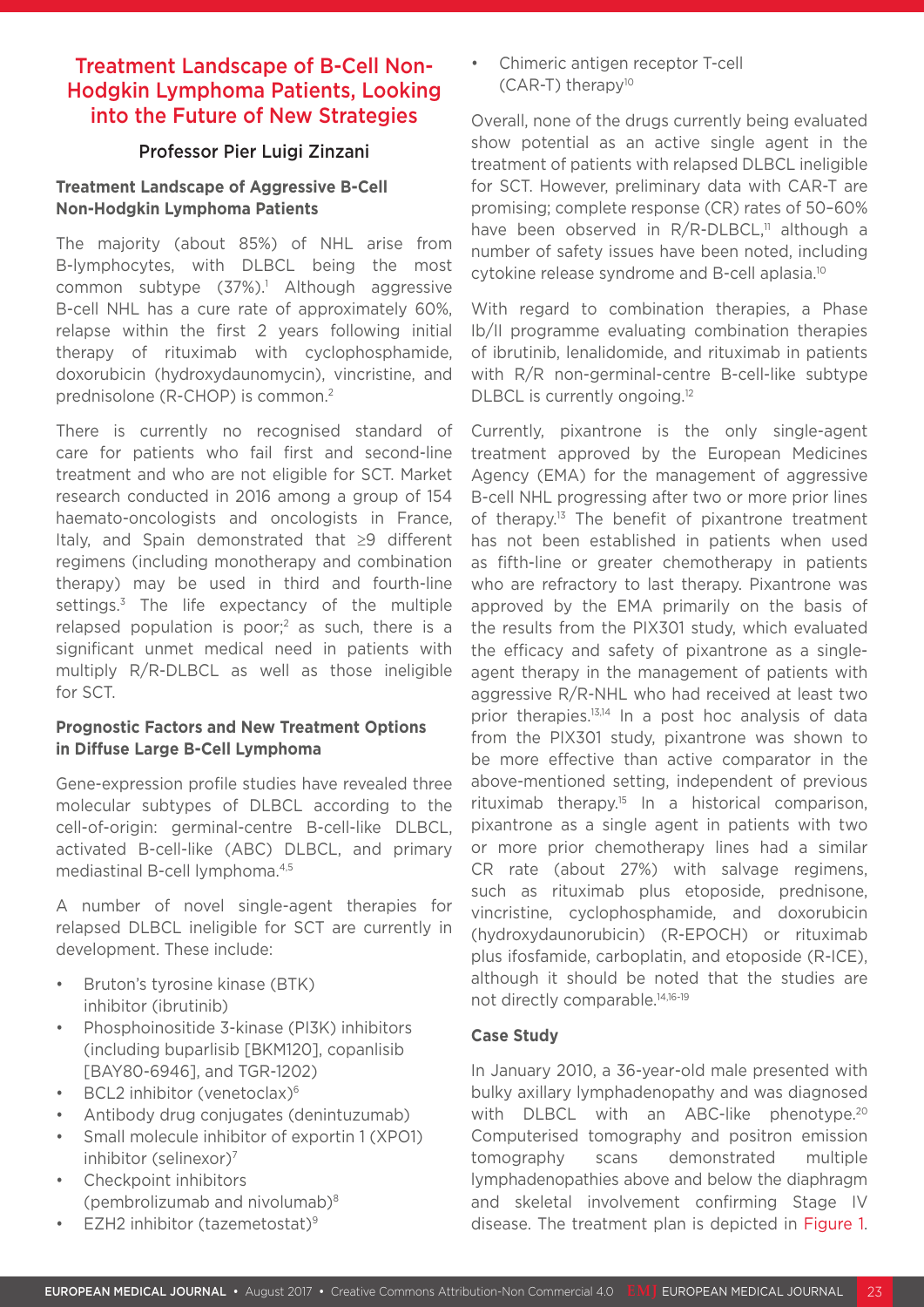

#### Figure 1: Case study treatment regimen.20

\*50 mg/m2 on Days 1, 8, and 15, for six 28-day cycles; 20% dose reduction due to risk of haematological toxicity.

ASCT: autologous stem cell transplantation; CR: complete response; IEV: ifosfamide plus etoposide and epirubicin: PET: positron emission tomography; PD: progressive disease; PR: partial response; R: rituximab; R-CHOP: rituximab plus cyclophosphamide, doxorubicin (hydroxydaunomycin), vincristine, and prednisolone; SCT: stem cell transplantation.

Following two relapses, pixantrone was administered for six 28-day cycles; CR was observed at Cycle 3. At the end of treatment, CR was confirmed by positron emission tomography and is ongoing after 17 months.

In summary, many new therapies are in development for the treatment of R/R aggressive NHL in patients who failed or are not eligible for SCT. However, at present, pixantrone is the only approved treatment in multiply-relapsed aggressive NHL.

# Patients with Relapsed Diffuse Large B-Cell Lymphoma Who Fail Second-Line Salvage Therapy: Monotherapy Versus Combination Therapy

#### Professor Eric Van Den Neste

#### **CORAL and SCHOLAR1 Studies**

The CORAL study evaluated rituximab plus dexamethasone, cytarabine (high-dose Ara-C), and cisplatin (R-DHAP) versus R-ICE in patients with DLBCL.<sup>18,21</sup> Patients who were chemosensitive received carmustine, etoposide, cytarabine, and melphalan (BEAM) + ASCT and underwent a second randomisation to receive 1-year rituximab maintenance therapy or remain under observation. Overall, only about 50% of patients underwent SCT. An analysis was carried out on patients who failed this therapy, namely patients who failed to respond to R-ICE or R-DHAP (thus being ineligible for transplantation) in the first instance (refractory patients) and patients who relapsed immediately after transplantation or after the second randomisation.<sup>22</sup> In the refractory patients (i.e. patients who had failed R-ICE or R-DHAP), the overall response rate (ORR) to third-line chemotherapy (including switching regimens, anthracycline-containing regimens, and acute leukaemia-type treatment) was 39%, with a CR/CR unconfirmed (CRu) rate of 27%. There was no specific recommendation in the CORAL study regarding third-line treatments; frequently, the treatments entailed a switch from R-ICE to R-DHAP or vice versa. As no difference in results was observed between treatment types, it was concluded that there was no obvious crossresistance between the R-ICE and R-DHAP regimens. Median overall survival for the entire population was 4.4 months; however, multivariate analysis revealed that the quality of response to third-line treatment significantly impacts the overall survival. Consequently, the median overall survival was 3.7 months in patients with stable disease/progressive disease, 11.7 months in the partial response group, and 63.6 months in the CR/CRu group. Similarly, patients who were eligible for ASCT (following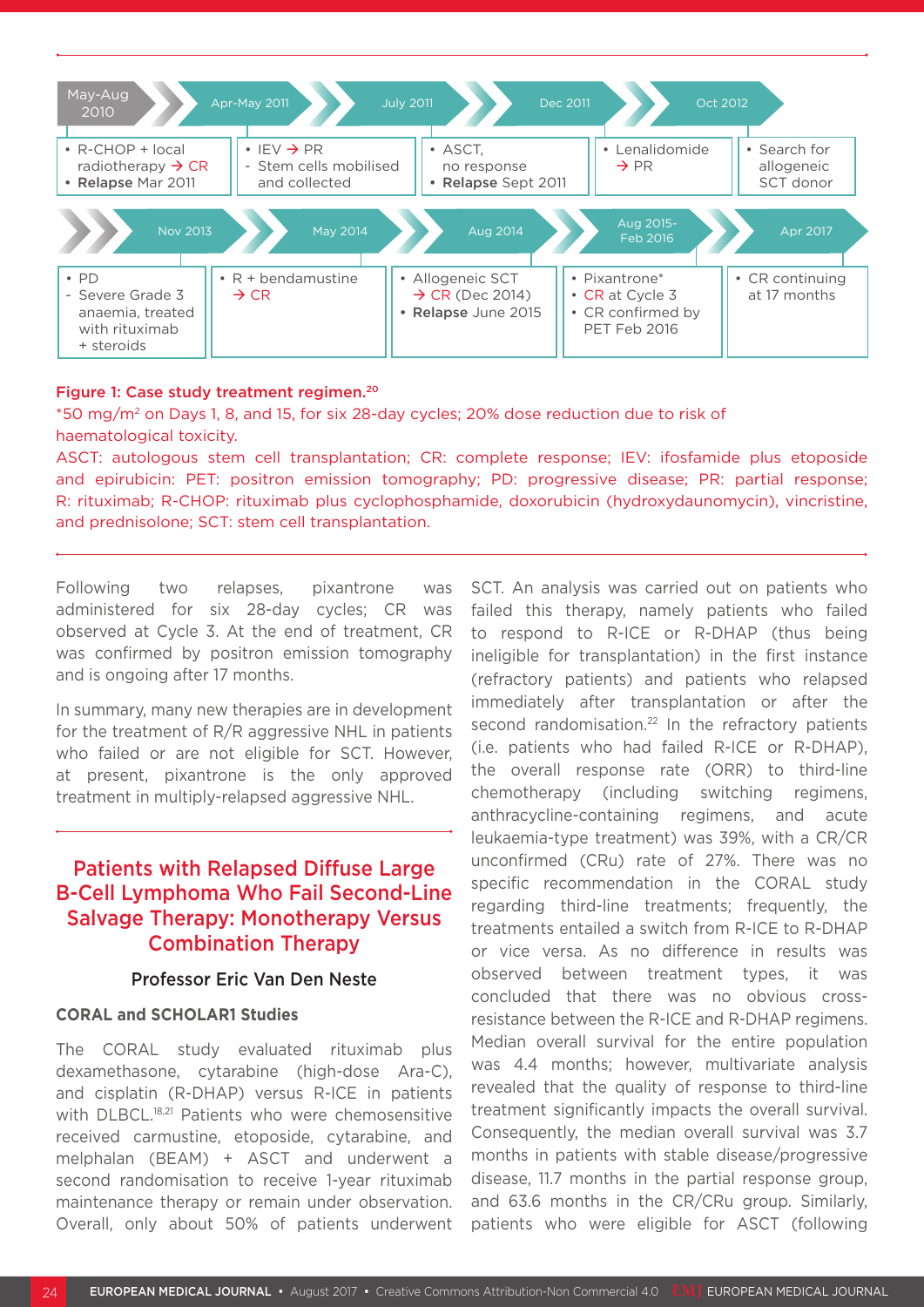achievement of clinical response) demonstrated improved median survival versus patients ineligible for ASCT (11.1 versus 3.3 months).

With regard to patients who had relapsed post ASCT (n=75) where third-line treatment was at the discretion of the physician, the majority of patients switched between the R-DHAP and R-ICE regimens whenever possible. In these patients, the ORR was 44%, with a CR/CRu rate of 32%, and a small proportion of the patients, 16 of 75 (22%) patients, eventually underwent SCT.<sup>22</sup> In multivariate analysis, achievement of response, but not transplantation itself, was a very strong positive factor, together with the International Prognostic Index. In the case of relapse post transplantation, the interval between the CORAL transplantation and the time of relapse was important. These results demonstrate that it is still possible to achieve a response in a proportion of patients with chemorefractory DLBCL,

allowing for ASCT in some and the possibility of longer-term survival.

A meta-analysis of the truly refractory patients (SCHOLAR1) was carried out whereby data from the CORAL study were combined with those from the MDACC, MC/IA, and LY.12 studies.23 Eligible patients included those refractory to a first-line therapy (as defined by >4 cycles of R-CHOP-like regimens), refractory to a second-line therapy (>2 cycles of R-DHAP, R-ICE, or rituximab plus gemcitabine, dexamethasone, and cisplatin [R-GDP]), or with a relapse early (<12 months) after ASCT. A total of 529 of 635 chemorefractory patients could be evaluated for response. The ORR for the total population was 26%, with a CR rate of 8% and a partial response rate of 18%. These results emphasise the unsatisfactory results of current strategies in R/R DLBCL.

Table 1a: Selection of Phase II/III combination studies for relapsed/refractory aggressive non-Hodgkin lymphoma or diffuse large B-cell lymphoma.18,24-31

| Regimen                             | Type of<br>lymphoma    | <b>Number</b><br>of patients<br>(evaluable) | Median (range)<br>number of<br>prior lines  | PFS, months                               | CR/CRu,<br>% | ORR,<br>% |
|-------------------------------------|------------------------|---------------------------------------------|---------------------------------------------|-------------------------------------------|--------------|-----------|
| R-bendamustine <sup>24</sup>        | R/R DLBCL              | 61(59)                                      | $1(1-9)$                                    | 3.6                                       | 15           | 46        |
| R-bendamustine <sup>25</sup>        | R/R DLBCL              | 63 (59)                                     | $1(1-3)$                                    | 6.7 at median 4.7<br>months follow-up     | 37           | 63        |
| R-lenalidomide <sup>26</sup>        | R/R DLBCL              | 17(14)                                      | $3(1-5)$                                    | 38% at 2 years*                           | 35           | 41        |
| R-lenalidomide <sup>27</sup>        | R/R DLBCL<br>(elderly) | 23(23)                                      | $3(2-8)$                                    | <b>Estimated DFS:</b><br>34.8% at 1 year* | 35           | 35        |
| R-GEMOX <sup>28</sup>               | R/R DLBCL              | 32 (30)                                     | Mean 1.72.<br>>1 regimen in 44%             | 29% at 12 months*                         | 34           | 43        |
| R-GEMOX <sup>29</sup>               | $R/R$ B-cell L         | 46 (46)                                     | $2(1-5)$                                    | At 4 cycles,<br>2-year EFS: 43%           | 50           | 83        |
|                                     | <b>DLBCL</b>           | 33 (33)                                     | <b>NR</b>                                   | At 4 cycles,<br>2-year EFS: 42%           | 58           | 82        |
| $R$ -GEMOX <sup>30</sup>            | R/R DLBCL              | 49 (48)                                     | 1; 74% one, 14%<br>5<br>two, 12% refractory |                                           | 44           | 61        |
| GEMOX; <sup>31</sup><br>gemday 1, 8 |                        | 30 (30)<br>[57% DLBCL]                      | $2(1-25)$                                   | OS 15 months                              | 30           | 57        |
| R-GEMOX; <sup>31</sup><br>gem day 1 | R/R B-cell L           | 32 (32)<br>[50% DLBCL]                      | $2(1-4)$                                    | OS 24 months                              | 50           | 78        |
| $R$ -IC $E$ <sup>18</sup>           |                        | 197 (197)                                   | 1, all patients were                        | 3-years EFS: 26%                          | 36           | 64        |
| R-DHAP <sup>18</sup> (CORAL)        | R/R DLBCL              | 191 (191)                                   | in first relapse                            | 3-years EFS: 35%                          | 40           | 63        |

#### \*Percentage of patients.

CR: complete response; CRu: complete response unconfirmed; DFS: disease-free survival; DHAP: dexamethasone, cytarabine, cisplatin; DLBCL: diffuse large B-cell lymphoma; EFS: event-free survival; gem: gemcitabine; ICE: ifosfamide, carboplatin, etoposide; L: lymphoma; NHL: non-Hodgkin lymphoma; NR: not reported; ORR: overall response rate; OS: overall survival; PFS: progression-free survival; R: rituximab; R/R: relapsed/refractory; R-GEMOX: rituximab, gemcitabine, oxaliplatin.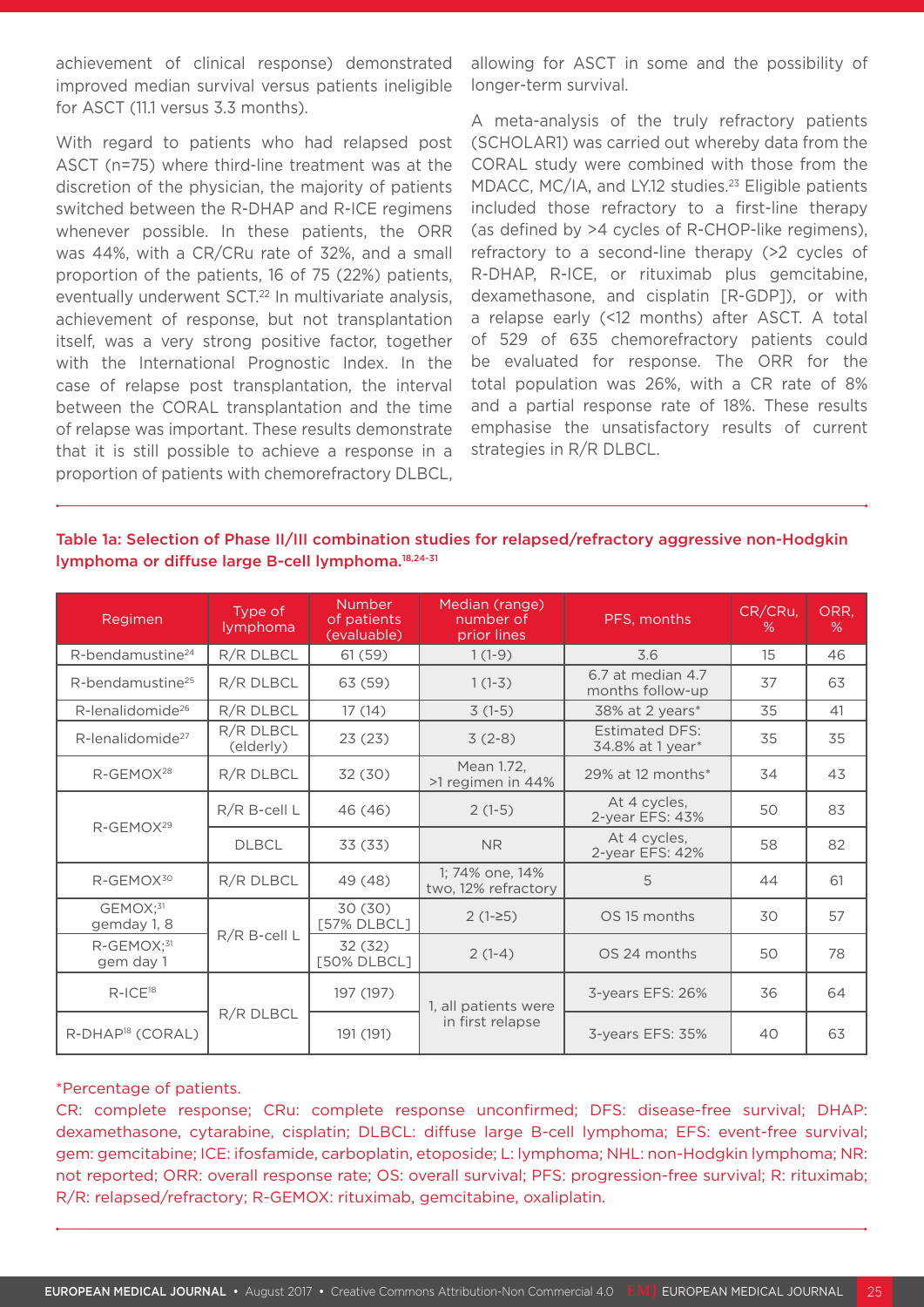Table 1b: Selection of Phase II/III monotherapy studies for relapsed/refractory non-Hodgkin lymphoma or diffuse large B-cell lymphoma ineligible for high-dose therapy.32-39

| Regimen                    | Type of lymphoma         | Number<br>of patients<br>(evaluable) | <b>Median</b><br>(range)<br>number of<br>prior lines | PFS/OS, months      | CR/CRu,<br>% | ORR,<br>% |
|----------------------------|--------------------------|--------------------------------------|------------------------------------------------------|---------------------|--------------|-----------|
| Gemcitabine <sup>32</sup>  | $R/R$ a-NHL              | 31(30)                               | $2(1-3)$                                             | 6 for responders/NR | $\bigcirc$   | 20        |
| Rituximab <sup>33</sup>    | $R/R$ a-NHL              | 21(21)                               | $2.5(1-3)$                                           | 3.8/8.6             | 4.8          | 38.1      |
| Lenalidomide <sup>34</sup> | $R/R$ a-NHL              | 217 (217)                            | $3(1-13)$                                            | 3.7/NR              | 13           | 35        |
|                            | R/R a-DLBCL subgroup     | 108 (108)                            | <b>NR</b>                                            | 2.7/NR              |              | 28        |
| Lenalidomide <sup>35</sup> | $R/R$ a-NHL              | 49 (49)                              | $4(1-25)$                                            | 4.0/NR              | 12           | 35        |
| Bendamustine <sup>36</sup> | $R/R$ a-NHL              | 21(18)                               | $2(1-4)$                                             | 3.5/NR              | 17           | 44        |
| Ibrutini b <sup>37</sup>   | <b>DLBCL</b>             | 80 (80)                              | $3(1-7)$                                             | 1.6/6.4             | 10           | 25        |
|                            | <b>ABC DLBCL</b>         | 38 (38)                              | $3(1-7)$                                             | 2.0/10.3            | 16           | 37        |
| Bortezomib <sup>38</sup>   | R/R NHL (excl. MCL)      | 21(21)                               | $4(1-12)$                                            | 36% at 6 months*    | 9.5          | 19        |
| Oxaliplatin <sup>39</sup>  | Relapsed/recurrent a-NHL | 22(22)                               | $2(1-24)$                                            | NR/NR               | 4.5          | 32        |

#### \*Percentage of patients

ABC: activated B-cell; a-DLBCL: aggressive diffuse large B-cell lymphoma; a-NHL: aggressive non-Hodgkin lymphoma; CR: complete response; CRu: complete response (unconfirmed); DLBCL: diffuse large B-cell lymphoma; MCL: mantle cell lymphoma; NHL: non-Hodgkin lymphoma; NR: not reported; ORR: overall response rate; OS: overall survival; PFS: progression-free survival; R/R: relapsed/refractory.

### **Combination and Monotherapy Treatment for Relapsed/Refractory Aggressive B-Cell Non-Hodgkin Lymphoma or Diffuse Large B-Cell Lymphoma**

Current combinations that are being studied in Phase II/III studies for R/R aggressive B-cell NHL or DLBCL include regimens such as rituximab (R)-bendamustine, R-gemcitabine, and oxaliplatin (R-GEMOX), R-lenalidomide, R-ICE, and R-DHAP. In a selection of studies (Table 1a), ORRs ranged from 35–83%, while CR/CRu rates ranged from 15–58%, demonstrating that there is a proportion of patients who can achieve a clinical response.

In a selection of Phase II/III studies assessing various monotherapies in patients with R/R NHL or DLBCL ineligible for high-dose therapy (Table 1b), ORRs ranged from 19–44%, while CR/CRu rates ranged from 0–17%. Despite the limitations of betweenstudy comparisons (e.g. low patient numbers, mixed populations, and difference in median number of prior treatment lines), these results suggest that a small proportion of patients in this setting are still able to achieve complete remission.

In summary, achievement of a complete response in the setting of R/R lymphoma remains a positive prognostic factor. Polychemotherapy is usually preferred for transplant-eligible patients and monotherapies are usually reserved for other patients (with pixantrone being a good option with non-negligible efficacy). Currently awaited are the results of ongoing studies evaluating the incorporation of pixantrone into multiple-drug regimens and potentially as a bridge to transplantation.

# Pixantrone for Third and Fourth-Line Treatment of Relapsed/Refractory Non-Hodgkin B-Cell Lymphoma

#### Professor Ruth Pettengell

#### **Pixantrone: Indication and Guideline Recommendations**

Pixantrone is the only drug that has evidence from Phase III randomised controlled trials (RCT) and is licensed as a single agent for the third and fourth-line treatment of multiple R/R-aggressive B-cell NHL within Europe. Conditional marketing authorisation was granted in the European Union (EU) (May 2012) with the specific obligation to conduct the PIX306 study, a Phase III RCT.<sup>13</sup> The use of pixantrone is mentioned in the European Society for Medical Oncology (ESMO) guidelines,<sup>1</sup> as well as in many national guidelines, including the National Institute for Health and Care Excellence (NICE) guidelines.40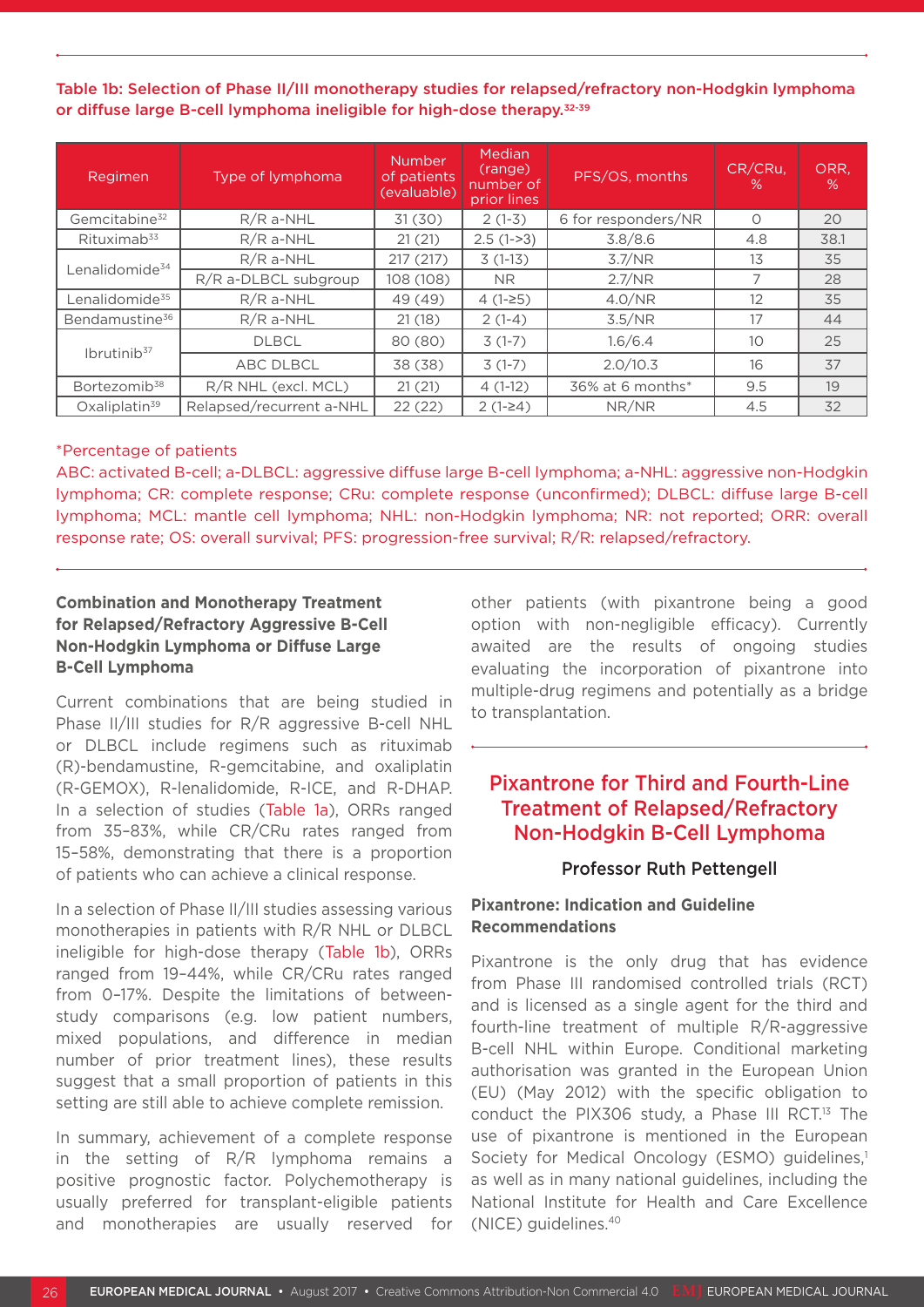#### **Mechanism of Action and Unique Chemical Structure of Pixantrone**

Pixantrone is a novel aza-anthracenedione with a mechanism of action that is distinct from that of anthracyclines and anthracenediones, such as doxorubicin and mitoxantrone. Classical anthracyclines work by inhibiting DNA topoisomerase 2 alpha, resulting in DNA damage and relaying a signal through the p53 cell cycle-dependent pathway, ultimately resulting in apoptosis. In contrast, pixantrone works predominantly as a DNA intercalator (Figure 2); the resultant chromosome bridges and micro and multi-nucleation eventually lead to abnormal mitosis and cell death.41

The chemical structure of pixantrone also confers unique properties in terms of safety. Compared with anthracyclines, pixantrone lacks an iron-binding site.42,43 It therefore does not form toxic drug-metal complexes,43 which limits the release of reactive oxygen species and concomitant cardiac toxicity. Additionally, alcohol metabolites of pixantrone accumulate to a lesser degree in cardiac tissue<sup>14</sup> compared with doxorubicin, and furthermore, pixantrone appears to be able to displace the previously accumulated doxorubicin alcohol metabolites. As such, pixantrone does not add to the existing toxicity in patients previously treated with anthracyclines. In summary, pixantrone lacks reduction–oxidation (i.e. redox) activity and inhibits doxorubicinol formation in human myocardium.44

### **Reduced Cardiotoxicity of Pixantrone in the Clinic Compared with Doxorubicin**

Results from RCTs have demonstrated that the findings of preclinical studies have carried through to clinical practice. In the first trial, a comparison of a pixantrone-based regimen (R-CPOP: rituximab with cyclophosphamide, pixantrone, vincristine, and prednisolone) was compared with doxorubicinbased therapy (R-CHOP) for first-line therapy in DLBCL patients.45 Compared with the R-CHOP arm, a lower percentage of R-CPOP-treated patients had a decrease from baseline in left ventricular ejection fraction (decreases of ≥10% to <50% [27% versus 15%, respectively]; ≥15% [32% versus 17%]; ≥20% [17.5% versus 2%]). In addition, a higher percentage of R-CHOP-treated patients had a significant increase in troponin T (33% versus 7%, respectively). These results demonstrate that indicators for cardiac toxicity are favourable for pixantrone even in the first-line setting. In terms of clinical evidence of cardiotoxicity, 6% of patients in the R-CHOP arm experienced Grade 3 congestive heart failure compared with none in the R-CPOP group.





Figure 2: Pixantrone has a unique mechanism of action. © *Les Laboratoires Servier, 2017 (published with permission).*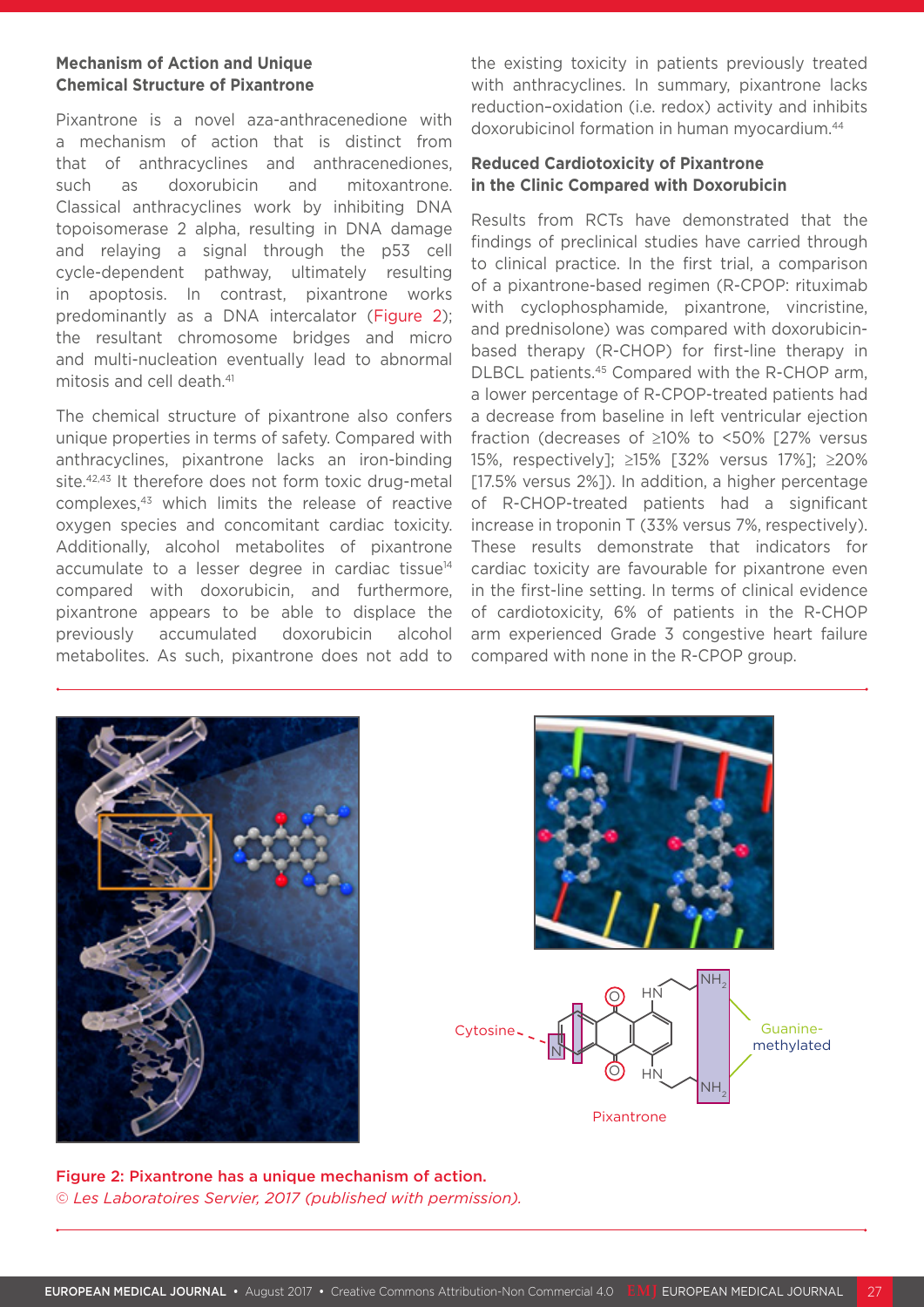PIX301 was a multicentre, randomised, activecontrolled study evaluating the efficacy and safety of pixantrone as a single-agent therapy in the management of patients with aggressive R/R-NHL (73% with DLBCL) who had received at least two prior therapies and had adequate cardiac function (left ventricular ejection fraction: ≥50%) at time of study entry.14 Patients were randomised 1:1 to either pixantrone (50 mg/m<sup>2</sup> on Days 1, 8, and 15, every 28 days, ≤6 cycles) or to available active comparators in the EU and USA (physician's choice, used at standard therapeutic doses and schedules). Patients had a maximum prior cumulative dose of anthracyclines of 450 mg/m<sup>2</sup> or equivalent, indicating that patients were heavily pretreated upon study entry. Importantly, patients had to have had at least a 6-month response to previous anthracycline-based chemotherapy and therefore this study excluded primary refractory patients. Baseline characteristics were well-balanced between the pixantrone and the comparator arm except for cardiac toxicity; 3 patients in the pixantrone group had a history of congestive heart failure and 2 had cardiomyopathy (no history of cardiac problems was reported in the comparator arm); hence, it is difficult to interpret the cardiac outcomes in the study.

A significant difference was observed between the pixantrone and comparator arms in terms of CR/CRu rates at the end of study (24% versus 7%, respectively); the median duration of CR/CRu (9.6 versus 4 months, respectively) and progression-free survival (5.3 versus 2.6 months, with a hazard ratio of 0.6).

In terms of pixantrone safety, the predominant toxicity (Grade 3/4) was haematological events, with neutropenia in particular (41% versus 19% in the comparator arm). However, this did not translate into a great increase in febrile neutropenia (7% versus 3% in the comparator arm). In this study, granulocyte colony-stimulating factor (G-CSF) use was allowed; however, as no specific guidelines on the use of G-CSF were provided in the study protocol, few patients received G-CSF as recommended. The rate of anaemia was higher in the comparator arm (13% versus 6% in the pixantrone arm) while thrombocytopenia rates were comparable in both arms (12% and 10% in the pixantrone and comparator arms, respectively). However, it is difficult to make comparisons with the comparator group as the median number of drug cycles was different in the pixantrone and comparator arms (four versus three cycles, respectively), and

there was a discrepancy in the frequency of blood tests between the two groups due to the specific treatment administration schedule in the pixantrone arm. In terms of non-haematological toxicity, rates of events were low. Cardiac events were observed in the pixantrone group but as mentioned above, interpretation of these results is difficult due to the imbalance in cardiac abnormalities at baseline; nonetheless, the majority of the cardiac events were asymptomatic and reversible, having resolved by the end of the study.

#### **PIX306 Study**

A post hoc analysis of the PIX301 study showed that the efficacy of pixantrone versus comparator was independent of prior rituximab therapy.<sup>15</sup> Pixantrone has conditional marketing approval in the EU based on the results of the PIX301 study.<sup>13</sup> The PIX306 study design was endorsed by the EMA as a post-marketing commitment required to convert to full marketing approval. The study aimed to confirm the efficacy of pixantrone in patients progressing after prior rituximab-containing regimens, as well as to provide information to guide treatment of transplant-ineligible relapsed lymphoma patients. Gemcitabine is used in the comparator arm (in combination with rituximab), as it was commonly in use as a single agent/doublet at the time of the study design. Additionally (unlike PIX301), patients only had to have had a 12-week response to a previous line of therapy and there were no specific requirements in terms of prior anthracycline use. To date, 291 (out of a planned recruitment of 320) patients have been recruited and preliminary results are expected in summer 2018.

# Patient Cases

### Doctor Amjad Hayat and Professor Kai Hübel

Dr Hayat and Prof Hübel presented case studies of patients with relapsed DLBCL who received pixantrone monotherapy. The cases demonstrated that treatment with pixantrone is manageable in older patients, and is an option in heavily pretreated patients not responding to chemotherapy.

# PANEL DISCUSSION

**Q:** With the availability of a vast range of novel treatments for R/R DLBCL, how do you choose which to use and which patients should receive these treatments? Please comment on the toxicity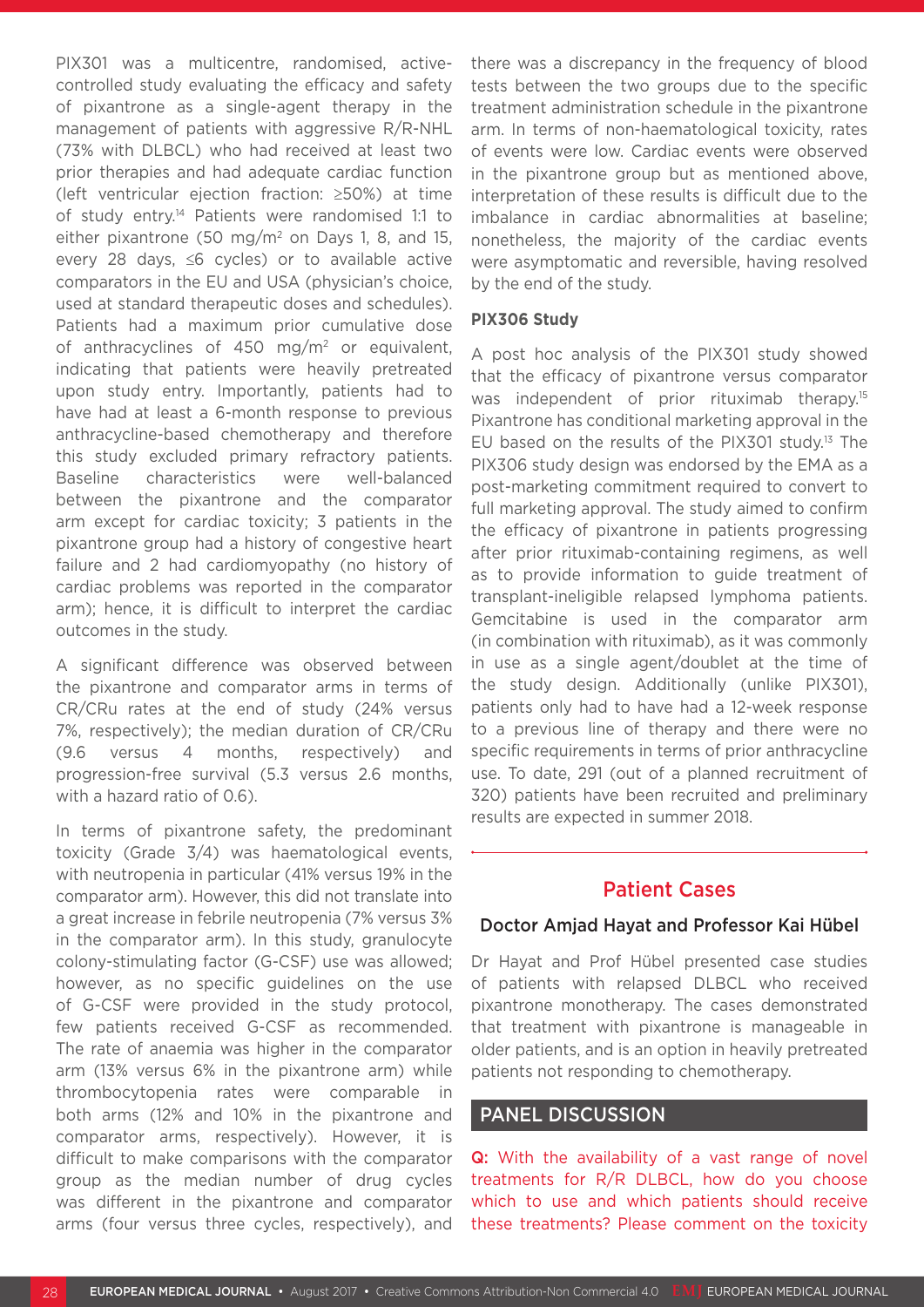#### profile of pixantrone in comparison with some of the novel agents.

Prof Zinzani replied that, for the most part, the novel agents are still in clinical trials; generally, pixantrone was prescribed after the second-line treatment for patients who were ineligible for SCT, due to lack of cardiac toxicity and the higher clinical response compared with other biological agents.

The major toxicities with pixantrone are neutropenia and cytopenia; however, these toxicities could be managed by limiting the dosing schedule to Days 1 and 8 (and not Day 15). Satisfactory (clinical) results were obtained with this change in schedule.

#### Q: How is neutropenia managed in response to chemotherapy and is neutropenia a big concern?

Prof Van Den Neste replied that one of the major considerations when choosing a treatment regimen is the rate of Grade 3/4 neutropenia, as well as the rates of infection, infestation, and febrile neutropenia. Another consideration is whether the neutropenia can be treated with growth factors (GFs) and whether these GFs are available/ reimbursable. Pixantrone had a relatively favourable profile, even though it is associated with significant haematological toxicities, because of the low rate of infection. The issue would be how to give GFs in combination with weekly pixantrone infusions (unlike DHAP or ICE).

Prof Pettengell added that it would be important for GFs to be started within 72 hours of chemotherapy and ideally stopped 24 hours

before the next cytotoxic chemotherapy. She also mentioned that she would be comfortable treating with G-CSF between pixantrone injections, as it was not a cell-cycle specific agent.

#### Q: Which patients in your practice would you choose to treat with pixantrone?

Prof Van Den Neste replied that he would select patients that were 'in between', meaning patients who were not eligible or had relapsed after ASCT, but who were still able to cope with frequent hospital visits, had the need for antibiotics in case of neutropenia, as well as being able to cope with febrile neutropenia. As haematological adverse events are an issue, the patients would still have to be selected with caution (perhaps with the use of comorbidity scoring methods).

## SUMMARY AND CONCLUSION

Within clinical practice, a significant proportion (about 75%) of patients with R/R aggressive B-cell NHL who fail first-line therapy will go on to potentially having third or fourth-line therapy. There is no accepted standard of care for third or fourth-line treatment. Pixantrone monotherapy has significantly greater efficacy than active comparator agents in these patients and can be used for patients with significant prior anthracycline exposure. It has a predictable and manageable safety profile, and in addition, a flexible dosing schedule can be utilised to manage toxicities. Clinical trials of pixantrone combined with other standard regimens are ongoing.

#### REFERENCES

1. Tilly H et al. Diffuse large B-cell lymphoma (DLBCL): ESMO clinical practice guidelines for diagnosis, treatment and follow-up. Ann Oncol. 2015;26(Suppl 5):v116-25.

2. Friedberg JW. Relapsed/refractory diffuse large B-cell lymphoma. Hematology Am Soc Hematol Educ Program. 2011;2011:498-505.

3. Kantar Health 2016 (Servier-sponsored; data on file).

4. Wright G et al. A gene expressionbased method to diagnose clinically distinct subgroups of diffuse large B cell lymphoma. Proc Natl Acad Sci U S A. 2003; 100(17):9991-6.

5. Lenz G et al. Molecular subtypes of diffuse large B-cell lymphoma arise by distinct genetic pathways. Proc Natl Acad

#### Sci U S A. 2008;105(36):13520-5.

6. Davids MS et al. Phase I first-in-human study of venetoclax in patients with relapsed or refractory non-Hodgkin lymphoma. J Clin Oncol. 2017;35(8): 826-33.

7. Kuruvilla J et al. The oral selective inhibitor of nuclear export (SINE) selinexor (KPT-330) demonstrates broad and durable clinical activity in relapsed / refractory non Hodgkin's lymphoma (NHL). Abstract 396. The American Society of Hematology (ASH), 6–9 December, 2014.

8. Lesokhin AM et al. Nivolumab in patients with relapsed or refractory hematologic malignancy: preliminary results of a phase Ib study. J Clin Oncol. 2016;34(23): 2698-704.

9. Ribrag V et al. Oral presentation: Phase 1 study of e7438 (epz-6438), an enhancer of zeste-homolog 2 (ezh2) inhibitor: dose determination and preliminary activity in non-hodgkin lymphoma. Abstract 145. The International Conference on Malignant Lymphoma (ICML), 17–20 June, 2015.

10. Schuster SJ et al. Sustained remissions following chimeric antigen receptor modified t cells directed against CD19 (CTL019) in patients with relapsed or refractory CD19+ lymphomas. Blood. 2015; 126(23):183.

11. Turtle CJ et al. Addition of fludarabine to cyclophosphamide lymphodepletion improves in vivo expansion of CD19 chimeric antigen receptor-modified T cells and clinical outcome in adults with B cell acute lymphoblastic leukemia. Blood.